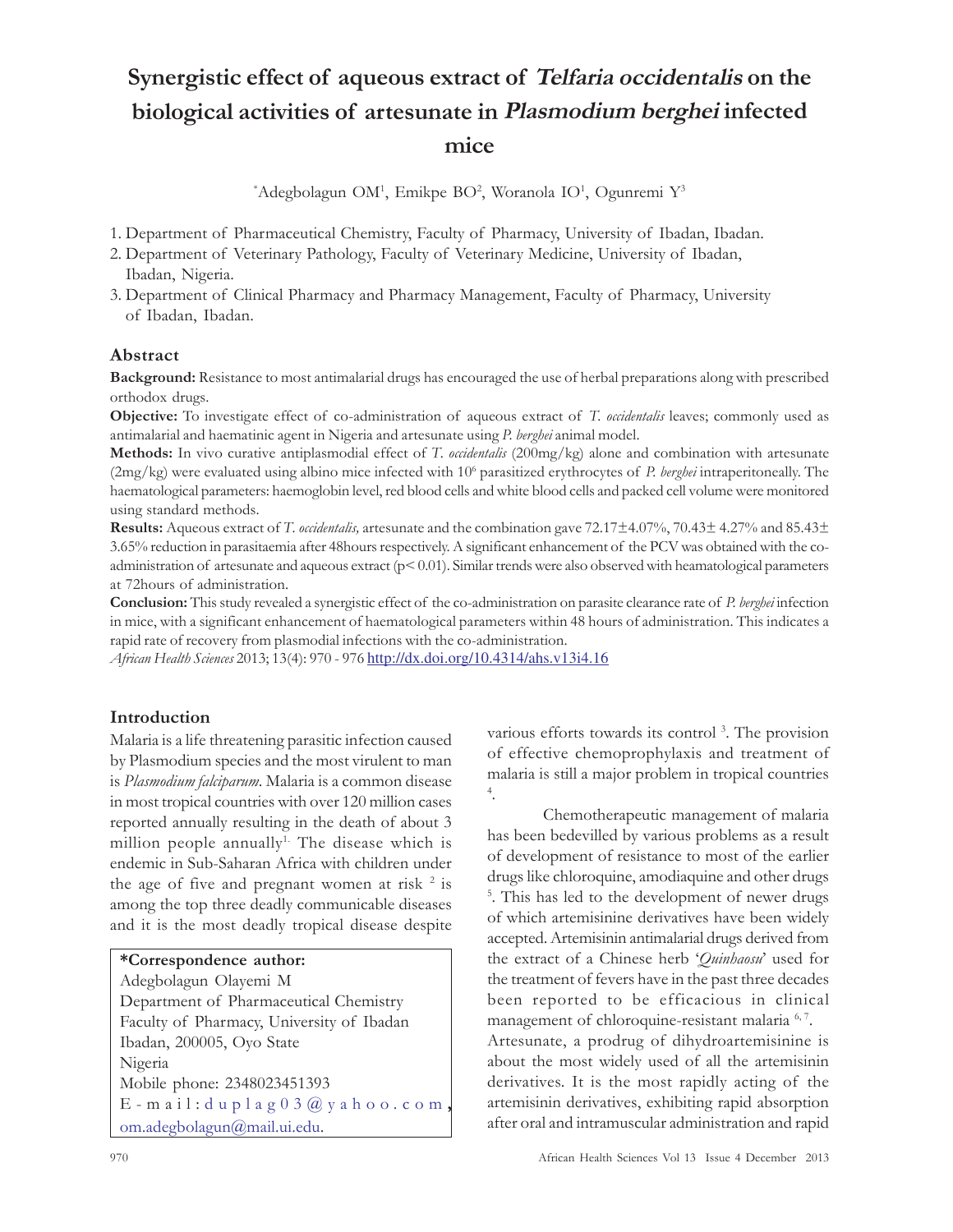elimination<sup>8</sup>. Artesunate have been reported to be effective in uncomplicated, severe and multidrug resistant malaria. It is a key member of the artemisinin – combination therapy (ACT) currently approved for the management of malaria by WHO.

The current regimen for the management of malaria comprising the use of artemisinin derivatives with other antimalarial agents is currently having problems with implementation in developing countries due to affordability and accessibility constraints. The rising cost of prescription drugs in the maintenance of personal health has resulted in increased interest in the use of medicinal plants as a re-emerging health aid <sup>9</sup> . This has led to re-awakened interest in the exploration of medicinal plants for the management of malaria. Herbal medicine is becoming increasingly popular in both developed and developing countries $^{10, 11}$ .

The level of confidence placed on herbal preparations has encouraged their use along with prescribed orthodox drugs and over-the-counter (OTC) drugs for various diseased conditions<sup>12, 13, 14, 15, 16.</sup>

Telfarias occidentalis, a member of the Cucurbitaceae family popularly known as fluted pumpkin is highly reputed in traditional medicine practice in Nigeria <sup>17</sup>. It is commonly called Ugu in most parts of Nigeria with different parts of the plant being employed for various diseased conditions ranging from convulsion, malaria and anaemia<sup>18</sup>. The leaves are rich in essential and non-essential amino acids, vitamins and minerals<sup>21</sup>. Aqueous extracts of T. occidentalis leaves is used locally in Nigeria as antimalaria and haematinic agent<sup>22</sup>.

The aqueous extract of the leaves have been reported to possess significant enhancement of haematological parameters (erythrocyte count, packed cell volume, haemoglobin concentration and white blood cell count), antiparasitic effect on P. berghei infected mice as well as hypoglycaemic activity 23, 24, 25. In view of the increasing rate at which herbal preparations are used with orthodox medicines, there is the need to evaluate the clinical implications of co-administration of herbal preparations with orthodox medicines.

Earlier reports on the enhancement of heamatological parameters as well as antiparasitic activity of aqueous extract of the leaves of T. occidentalis prompted this study. The study was aimed at evaluating the possible clinical implications of the co-administration of T. occidentalis with artesunate in order to proffer support or question the feasibility of developing a cost–effective and efficacious

management for malaria using a combination of herbs and antimalarials especially in poor resourced economies.

This investigation evaluated the effect of the co-administration of crude aqueous extract of T. occidentalis leaves; at an earlier reported antiparasitic concentration of 200mg/Kg body weight and artesunate at 2mg/Kg body weight on the antiplasmodial activity and haematological parameters using P. berghei animal model.

## Methods

### Plant material

Fresh leaves of T. occidentalis (fluted pumpkin) were collected from a local farm within the University of Ibadan; the plant was identified and authenticated by Mr. D. Esimekhwai of the Department of Botany, University of Ibadan. A voucher specimen was deposited in the Herbarium of the Department with voucher number UIH 22357.

### Preparation of aqueous extract

The extracts were prepared as earlier described by Salman, et al, 2008<sup>25</sup>. Briefly, fresh leaves were airdried at room temperature  $(28 - 30^{\circ}C)$ . The dry leaves were reduced to coarse powder by grinding. 200g of the powdered leaves was soaked in 4L of distilled water for 48hrs with mixing at intervals, after which it was filtered using muslin cloth. The filtrate was concentrated using rotary evaporator followed by drying in vacuum oven at 50°C. The dry thick slurry was transferred to dry sample bottle and stored at -5<sup>o</sup>C until use.

Identification and assay of artesunate powder The melting point, thin layer chromatography and chemical content determination was carried out according to the official method<sup>26</sup>.

### Animals and Parasite

Male and female albino mice weighing  $20.2 \pm 2.1$ g (18 – 22g) obtained from Central Animal House, College of Medicine, University of Ibadan were use for the study. The mice were separated into male and female, maintained under standard laboratory conditions [Temperature:  $25 - 30^{\circ}$ C, 12 hour light and 12hour darkness cycles] and fed with mice pellet diet (Ladokun Farms, Nigeria) with water ad libitum. The animal study was in accordance with the National Institute of Health Guidelines for Care of Laboratory animals. The animals were allowed to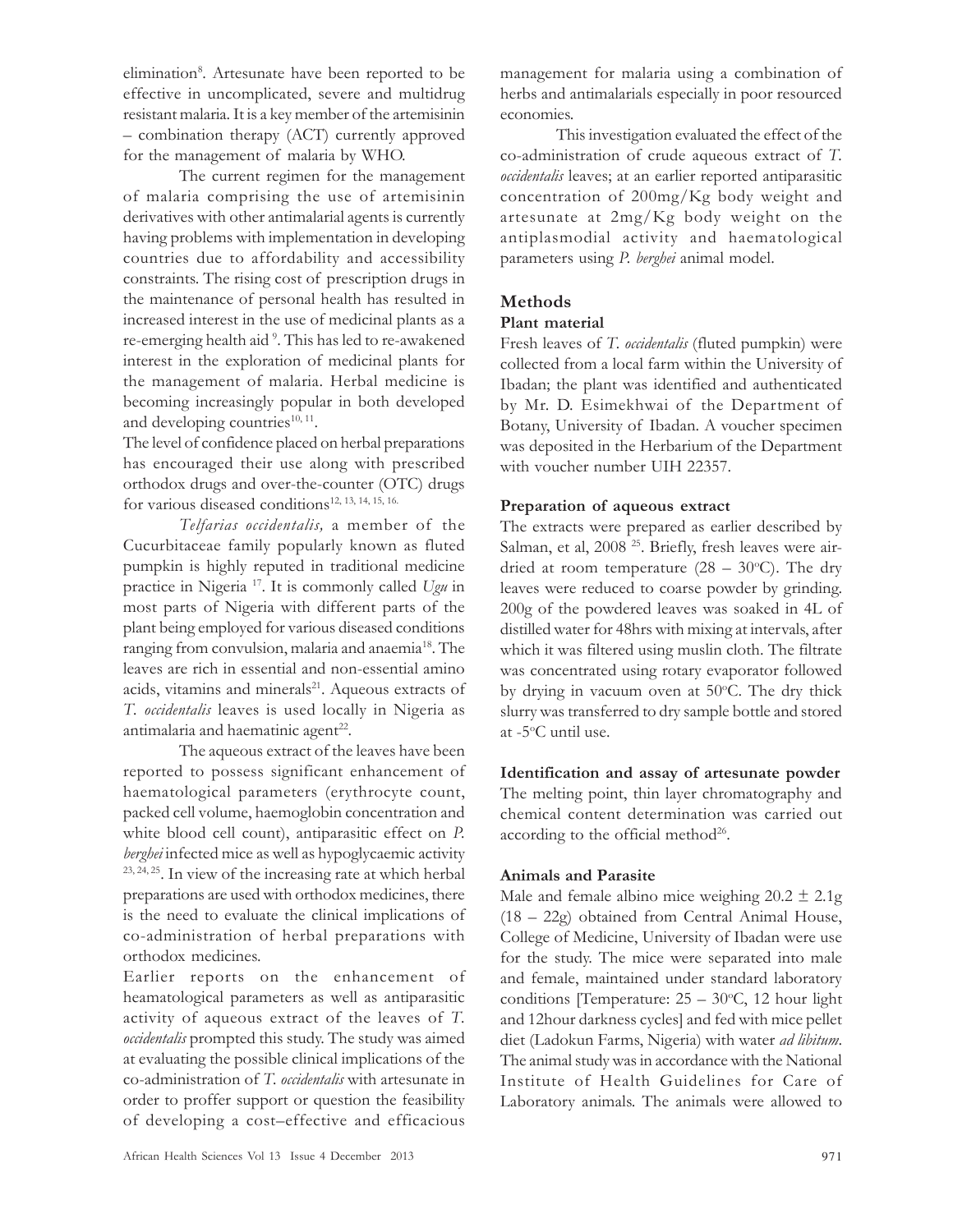acclimatize for a week prior to random distribution into experimental groups.

Plasmodium berghei, chloroquine sensitive ANKA strain was obtained from Prof. O. G. Ademowo of the Institute for Advanced Medical Research and Training (IAMRAT), University of Ibadan and maintained by passage in mice.

#### In vivo antimalarial studies

## Inoculums preparation and parasitaemia load determination

Standard inoculum was prepared from a donor mouse with Chloroquine–sensitive NK-65 strain of P. berghei parasitized erythrocytes. The donor mouse was previously infected with the parasite intraperitoneally through standard procedure, and was kept under standard laboratory conditions [Temperature:  $25 - 30$ °C, 12 hour light and 12 hour darkness cycles] with food and water "ad libitum" until the desired level of parasitemia is achieved.

Infected blood from the donor mouse was obtained by cardiac puncture after anaesthesia with chloroform. Microscopic examination of the thin blood film was used to establish parasitaemia.

Each mouse to be used for the test was infected with a standard inoculum of 10<sup>6</sup> parasitized erythrocyte suspension in normal saline (0.2ml) from a donor mouse. The inoculum was prepared based on the percentage parasitaemia and the number of erythrocytes counted per microlitre.

### Curative treatment (Rane test)

This was carried out according to an earlier reported method <sup>27</sup> . The study design used sixty-four albino mice which were randomized into eight groups of eight animals per group (male and female).

The parasitized groups were intraperitoneally infected with 10<sup>6</sup> parasitized erythrocytes with oral treatment commencing on day 4 post inoculations and daily till day 7.

The animals were grouped as follows;

ATocP - Artesunate + Aqueous Extract of T. occidentalis in P. berghei infected mice,

TocP - Aqueous Extract of T. occidentalis only in P. berghei infected mice,

AToc - Artesunate + Aqueous Extract of T. occidentalis in healthy mice,

Toc - Aqueous Extract of T. occidentalis in healthy mice,

CA - Artesunate in healthy mice,

CN - Healthy mice given only water.

CAP - Artesunate alone in P. berghei infected mice,

CNP - P. berghei infected mice given only water,

Animal in ATocP were given the extract at 200mg/ kg body weight in combination with artesunate at 2mg/kg body weight, while TocP were given the extract at 200mg/kg only. CAP were given artesunate at 2mg/kg only, while CNP were given water only and served as positive control.

The other four groups which were healthy animals were similarly treated; AToc were administered the extract and artesunate, Toc were administered only extract alone, CA were administered artesunate alone, while CN were given only water serving as negative control.

Tail snips was used to prepare thin blood films starting from day 4 post inoculation on a daily basis till day 7 ( $3<sup>rd</sup>$  day of treatment) and then on the  $14<sup>th</sup>$ day post inoculation (10<sup>th</sup> day of treatment). Tail blood films were prepared, fixed in methanol, stained with Giemsa stain (4%w/v) for 20 minutes and examined microscopically under oil immersion. Percentage reduction in parasitemia was calculated using the equation below;

 $%$  Reduction in Parasitemia =  $[$ (Initial Load - Load at Time T)] / Initial Load  $x$  100

## Haematological parameters

Blood samples were collected from the mice through the retro-orbital puncture into heparinised sample bottles at the end of the study i.e. four mice per group at 3rd day of treatment and the remaining four mice at the  $10^{th}$  day of treatment. Haematological parameters; packed cell volume (PCV), red blood cell count (RBC), white blood cell count (WBC), neutrophils, eosinophils and Haemoglobin level (Hb) were evaluated in accordance with standard procedures. Haemoglobin levels were measured using the cyanomethaemoglobin method, red blood and white blood cell counts were done using haemocytometer, while PCV was measured by the conventional method of filling capillary tubes with blood and centrifuging using microhaematocrit centrifuge.

### Statistical analysis

Data were expressed as mean ±S.E.M. Statistical significance was determined using Student t-test, p < 0.05 was considered significant.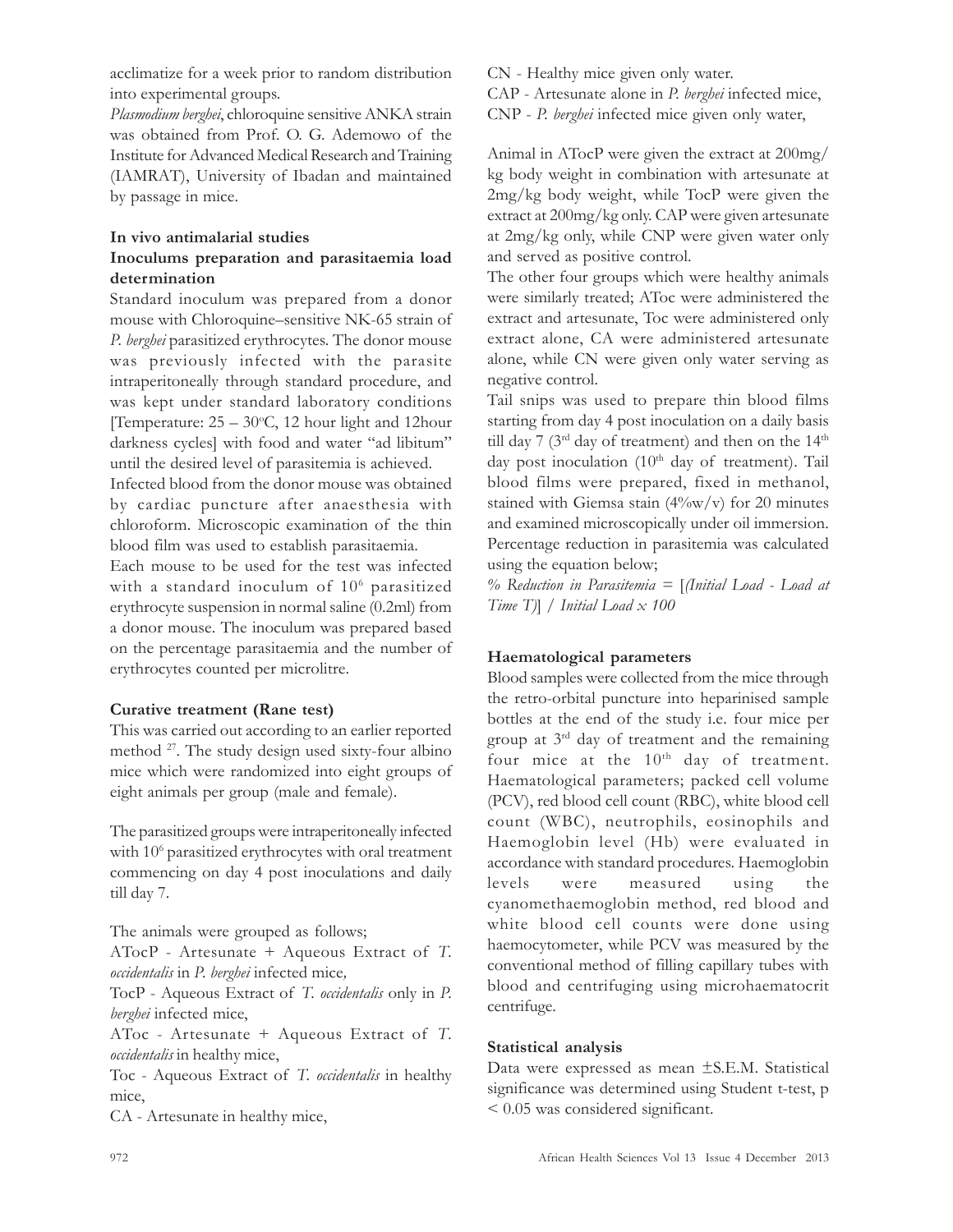#### Results

Phytochemical screening of the aqueous extract of T. *occidentalis* leaves showed the presence of alkaloids, cardenolides, anthraquinones, saponins, flavonoids and tannins. Identification and assay of the pure artesunate powder confirmed the purity of the drug with a percentage chemical content of  $106.24 \pm 0.36$  $\frac{0}{\mathrm{vw}}/v$ .

The effect of the aqueous extract of T. *occidentalis* on the ability of artesunate to clear parasiteamia due P. berghei is presented in figure 1. Aqueous extract of T. *occidentalis* and artesunate gave 72.17± 4.07% and 70.43± 4.27% reduction in parasitemia by the 2nd day of administration respectively, while the combination gave 85.43± 3.65% reduction. The co-administration of aqueous extract of T. occidentalis with artesunate and artesunate alone gave a total clearance of parasitemia (100%) by the 3rd day of administration, while the aqueous extract of T. *occidentalis* alone gave  $85.52 \pm 3.62\%$ reduction in parasitemia. All the treatments gave  $100\%$  clearance by the  $10<sup>th</sup>$  day of administration.



Figure 1: % Reduction in Parasiteamia showing the effect of Aqueous Extract of T. occidentalis on Artesunate in P.berghei berghei infected mice.

Evaluation of the haematological parameters showed an insignificant enhancement of the PCV by T. occidentalis on the 3<sup>rd</sup> day of administration in the diseased state. PCV of 33.3± 1.45% was obtained for the control group in the presence of infection (CNP), while  $37 \pm 0.58\%$  was obtained for the aqueous extract of T. occidentalis (TocP). Similarly,  $42.5 \pm 0.96\%$  was obtained in the absence of infection (CN) while  $44.5 \pm 0.65\%$  was obtained after the administration of the extract (Toc) (table 1).

Table 1: Some haematological parameters obtained after administration of aqueous extract of T. occidentalis with Artesunate for 3 and 10 days to P.berghei infected and healthy mice. (Data expressed as Mean± S.E.M)

| <b>Animal Groups</b> | $PCV$ (%)                    |                              | Hb. Concentration |                 | RBC count $(10^{12}/L)$ (g/dL) |                               |  |
|----------------------|------------------------------|------------------------------|-------------------|-----------------|--------------------------------|-------------------------------|--|
|                      | $3$ Days                     | $10$ Days                    | 3 Days            | 10 Days         | 3 Days                         | 10 Days                       |  |
| ATocP                | $42.0 \pm 2.31^{\circ}$      | $24.0 \pm 2.00^{\rm b}$      | $13.3 \pm 0.87$   | $7.3 \pm 0.50$  |                                | $6.1 \pm 0.22$ $3.4 \pm 0.13$ |  |
| <b>TocP</b>          | $37.0 \pm 0.58$ <sup>a</sup> | $40.3 \pm 1.69^{\text{b,c}}$ | $11.6 \pm 0.12$   | $12.9 \pm 0.67$ | $6.1 \pm 0.12$                 | $6.7 \pm 0.24$                |  |
| CAP                  | $34.0 \pm 1.08^{\circ}$      | $21.5 \pm 6.50^{\circ}$      | $10.6 \pm 0.41$   | $6.7 \pm 2.0$   | $5.5 \pm 0.27$                 | $2.6 \pm 1.56$                |  |
| CNP                  | $33.3 \pm 1.45$              | $23.0 \pm 5.51$              | $10.7 \pm 0.48$   | $7.1 \pm 2.10$  | $5.3 \pm 0.24$                 | $3.3 \pm 1.21$                |  |
| AToc                 | $46.0 \pm 1.08$              | $46.0 \pm 1.41$              | $14.6 \pm 0.35$   | $14.8 \pm 0.42$ | $7.5 \pm 0.44$                 | $7.6 \pm 0.31$                |  |
| Toc.                 | $44.5 \pm 0.65$              | $46.5 \pm 2.50$              | $14.2 \pm 0.32$   | $14.6 \pm 0.95$ | $7.3 \pm 0.14$                 | $8.0 \pm 0.42$                |  |
| CA                   | $46.0 \pm 1.23$              | $35.0 \pm 13.00$             | $14.8 \pm 0.51$   | $11.2 \pm 4.40$ | $7.6 \pm 0.18$                 | $5.6 \pm 2.31$                |  |
| $\alpha$             | $42.5 \pm 0.96$              | $46.5 \pm 1.50$              | $13.4 \pm 0.15$   | $15.2 \pm 0.40$ | $7.0 \pm 0.15$                 | $7.5 \pm 0.18$                |  |

Values are expressed as the mean  $\pm$  SEM, with significance at  $p \le 0.01$  for a, while b and c was  $p \le 0.05$ compared with the control;  $n = 4$ .

Note: ATocP: Artesunate + Aqueous Extract of T. occidentalis in P. berghei infected mice, TocP: Aqueous Extract of T. occidentalis only in P. berghei infected mice, CAP: Artesunate alone in P. berghei infected mice, CNP: P. berghei infected mice given only water,

AToc: Artesunate + Aqueous Extract of T. occidentalis in healthy mice, Toc: Aqueous Extract of T. occidentalis in healthy mice, CA: Artesunate in healthy mice, CN: Healthy mice given only water.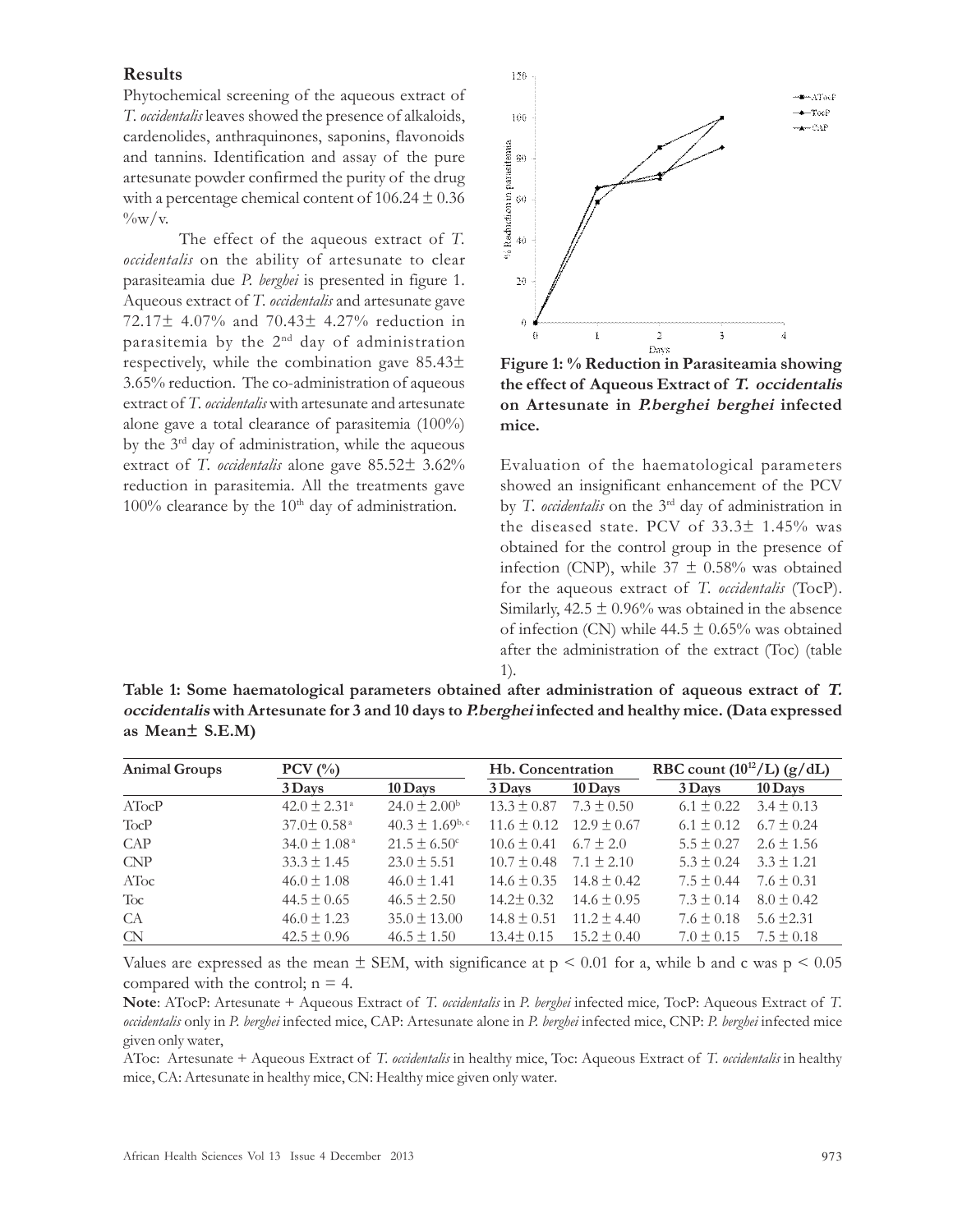However, the co-administration of artesunate with the aqueous extract (ATocP) gave a significant enhancement of the PCV when compared with artesunate (CAP) and extract alone (TocP) at day 3  $(p < 0.01)$  (table 1).

Similar trend was also observed with Haemoglobin concentration, RBC, WBC, platelet count, neutrophils and eosinophils (tables 1 and 2).

The results obtained by the  $10<sup>th</sup>$  day of administration gave a PCV of  $40.3 \pm 1.69$ ,  $21.5 \pm$ 6.5 and 24.0  $\pm$  2.0% for aqueous extract of T. occidentalis, artesunate and combination of T. occidentalis and artesunate respectively in the diseased state. This indicates a significant enhancement of the PCV with extract alone  $(p \le 0.05)$  and a nonsignificant increase with the combination of T. *occidentalis* with artesunate ( $p > 0.05$ ) (table 1) when compared with the control diseased state (CNP). On the other hand, the absence of infection showed a non-significant difference in the haematological parameters for the extract alone, combination of artesunate and extract and the control group, while artesunate alone gave lower values. Similar trends were observed for Haemoglobin level, RBC, and WBC (table 2).

Table 2: Other haematological parameters obtained after administration of aqueous extract of T. occidentalis with Artesunate for 3 and 10 days to P.berghei infected and healthy mice (Data expressed as Mean± S.E.M)

| Animal<br>Groups | WBC count $(10^9/L)$ |            | Platelets |          | Lymphocytes |             | Neutrophils |             | Mononuclear cells |             | Eosinophils |             |
|------------------|----------------------|------------|-----------|----------|-------------|-------------|-------------|-------------|-------------------|-------------|-------------|-------------|
|                  | 3 Days               | 10 Days    | 3 Days    | 10 Days  | 3 Days      | 10 Days     | 3 Days      | 10 Days     | 3 Days            | 10 Days     | 3 Days      | 10 Days     |
| ATocP            | 6,866                | 6,775      | 108,333   | 112,000  | 68.33       | 57.50       | 27.70       | 39.50       | 3.30              | 2.00        | 0.67        | 0.50        |
|                  | ± 1,301              | $\pm$ 425  | ± 29,946  | ± 11,000 | $\pm$ 2.73  | $\pm$ 10.50 | $\pm 3.18$  | $\pm$ 9.50  | ± 0.33            | $\pm\,1.00$ | ± 0.33      | $\pm$ 0.50  |
| TocP             | 8,667                | 9,867      | 109,666   | 151,000  | 68.67       | 63.80       | 27.30       | 31.75       | 3.30              | 3.00        | 0.67        | $1.00\,$    |
|                  | ±1,203               | ± 2,097    | ± 10,477  | ± 20,253 | $\pm\,1.86$ | $\pm$ 5.94  | $\pm\,1.86$ | $\pm$ 5.89  | $\pm 0.67$        | $\pm$ 1.23  | ± 0.33      | ± 0.41      |
| CAP              | 8,387                | 8,150      | 97,000    | 157,000  | 74.75       | 42.00       | 22.30       | 50.00       | 2.50              | 4.00        | $1.00\,$    | 0.50        |
|                  | ± 1,137              | $\pm$ 550  | ±7,593    | ± 37,000 | $\pm$ 4.79  | $\pm\,1.00$ | $\pm$ 4.66  | $\pm$ 4.00  | $\pm$ 0.29        | $\pm$ 2.00  | ± 0.41      | $\pm$ 0.50  |
| CNP              | 10,867               | 11,283     | 106,666   | 224,000  | 73.00       | 56.70       | 22.70       | 37.30       | 3.70              | 1.30        | $0.67\,$    | 0.33        |
|                  | $\pm$ 573            | ± 1,487    | ± 3,527   | ± 57,003 | $\pm$ 5.86  | $\pm$ 2.67  | $\pm$ 4.91  | $\pm\,1.86$ | ±0.88             | ±0.88       | ± 0.67      | ± 0.33      |
| AToc             | 8,050                | 8,575      | 91,000    | 108,000  | 64.75       | 58.50       | 29.75       | 37.75       | 5.50              | 2.75        | $0.00\,$    | $1.00\,$    |
|                  | $\pm\,883$           | $\pm\,895$ | ± 9,755   | ± 5,033  | $\pm$ 7.65  | ± 14.68     | ±7.75       | $\pm$ 7.64  | ± 0.29            | ± 0.25      |             | ± 0.58      |
| Toc              | 7,312                | 9,325      | 118,250   | 124,000  | 74.00       | 52.00       | 22.25       | 45.00       | 2.00              | 2.50        | $1.00\,$    | 0.50        |
|                  | ± 1,281              | $\pm$ 125  | ± 6,860   | ± 12,000 | ±1.68       | $\pm$ 8.00  | $\pm\,0.85$ | $\pm$ 7.00  | ± 0.71            | $\pm$ 0.50  | ± 0.41      | ± 0.50      |
| CA               | 6,787                | 9,825      | 95,750    | 155,000  | 54.00       | 48.50       | 42.75       | 49.00       | 3.00              | 2.50        | 0.25        | $0.00\,$    |
|                  | $\pm$ 876            | $\pm$ 425  | ± 6,169   | ±13,000  | ± 2.48      | ± 14.50     | $\pm$ 3.15  | $\pm$ 13.00 | ± 0.91            | ±1.50       | ± 0.25      |             |
| ${\rm CN}$       | 6,262                | 4,975      | 128,000   | 78,000   | 51.25       | 54.00       | 44.78       | 43.50       | 3.50              | 1.50        | 0.25        | 1.00        |
|                  | ±159                 | ±75        | ± 18,722  | ± 4,000  | ± 4.49      | ± 2.00      | ± 3.17      | ± 0.50      | ±1.66             | ± 0.50      | ± 0.25      | $\pm\,1.00$ |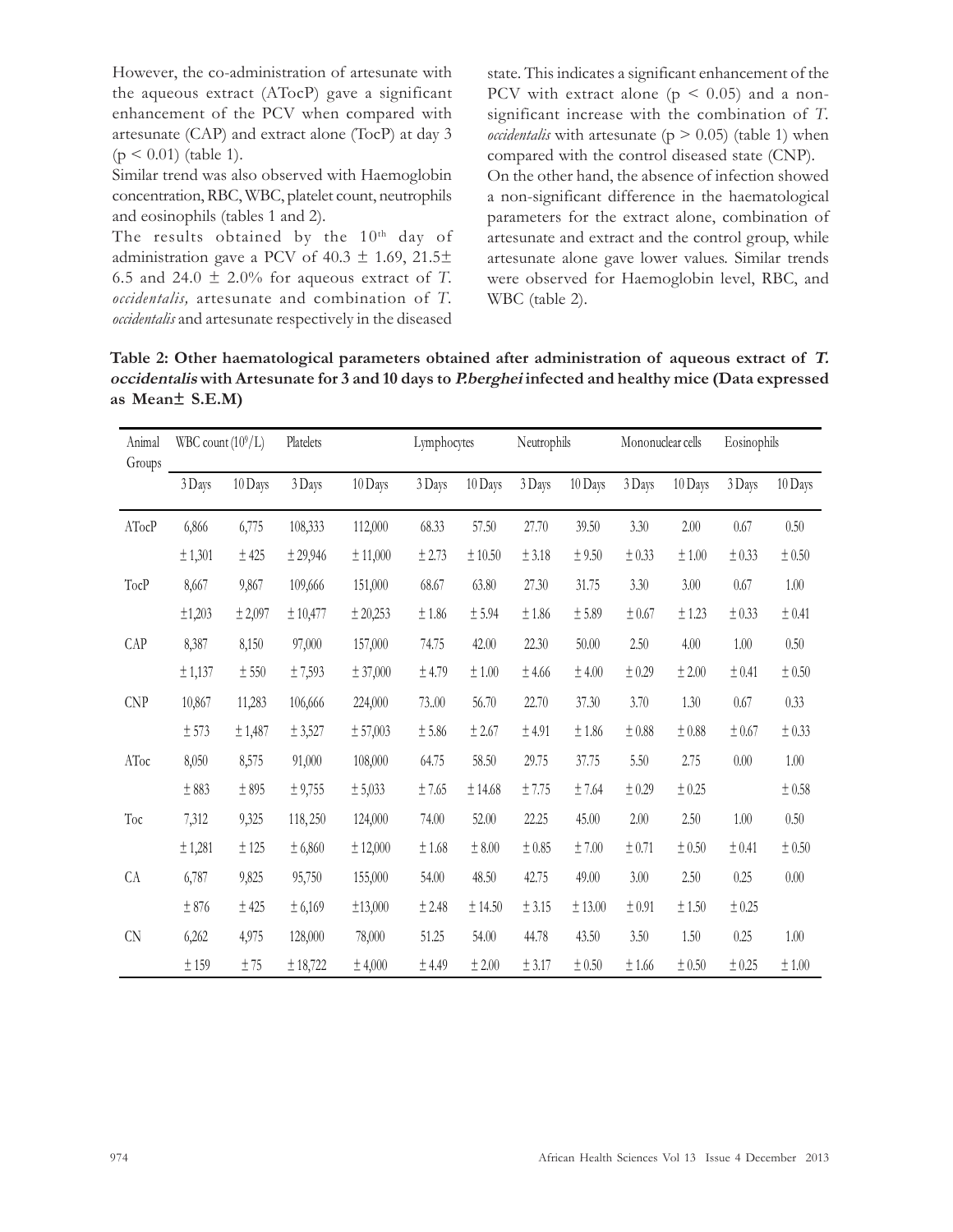### **Discussion**

This investigation further confirm that T. occidentalis leaves contains secondary metabolites like alkaloids, saponins, tannins anthraquinones which is in agreement with earlier reports on the plant agent <sup>22</sup>. Also, chemical content of the pure artesunate used was 106.24  $\pm$  $0.36\%$ w/v, which is line with the expected official specification for artesunate <sup>26</sup>.

The prevention of severe malaria induced anaemia necessitates rapid treatment of symptomatic high density parasitaemia, as well as reduction of asymptomatic parasite prevalence and to provide recovery period for the replacement of infected of erythrocytes $28$ . The need for appropriate drug management to achieve this is crucial as anaemia associated with malaria represents a major cause of childhood mortality in sub-Saharan Africa<sup>29</sup>. This investigation reported a reduction in the percentage parasitemia following administration of aqueous extract of T. occidentalis, artesunate and the coadministration of the two by the 48hours of administration. This indicates that T. occidentalis and artesunate are antiplasmodic while the co-administration of the two agents gave a synergistic antiplasmodic effect on P. berghei infection in mice. This result is comparable to the significant enhancement of antimalarial effect reported when Vernonia amygdalina and Khaya grandifolia were co-administered with other antimalarial drugs such as chloroquine and halofantrine respectively<sup>28, 30</sup>.

It is worthy of note that there was an enhancement of haematological indices by aqueous extract of T. *occidentalis* both on haematological parameters in healthy rats as showed in (table 1), this is in agreement with earlier report<sup>23</sup>. Similar enhancement of haematological indices was observed with the co-administration of T. occidentalis with artesunate as it reversed the observed anaemia induced by plasmodial infection. This was evident by significant higher packed cell volume (PCV), haemoglobin level (Hb) and red blood cell (RBC) count in the T. occidentalis-artesunate combination than those obtained for the artesunate (CAP) and T. *occidentalis* aqueous extract alone (TocP) ( $p < 0.05$ , ANOVA) in the infected animals.

This showed that the co-administration of aqueous extract of T. occidentalis and artesunate have a synergistic effect on the rate of parasite clearance of P. berghei infection in mice with a significant enhancement of haematological parameters within three days of administration. This indicates an advantage of rapid rate of recovery from plasmodial infections when the two are co-administered.

This observed significant enhancement of haematological parameters in the diseased state by the third day of the aqueous extract of T. occidentalis showed the possible prospect of the combination in the treatment of acute malaria in children.

Furthermore, administration of T. *occidentalis* aqueous extract alone in the diseased state for ten days revealed a significant enhancement of haematological indices when compared with artesunate alone. T. occidentalis in combination artesunate is beneficial in the management of plasmodial infection, in poor resourced economies.

## Conclusion

It can be concluded that the combined effect of artesunate and aqueous extract of T. occidentalis enhanced rate of parasitemia clearance and enhanced haematological indices in anaemia induced by plasmodial infection. The combination is beneficial in the management of the infection as it will ensure rapid recovery especially in poor resourced economies.

## Acknowledgements

The authors acknowledge Bond Chemical Industries, Ltd. Awe, Oyo – State, Nigeria for the provision of pure artesunate used for the study. Similar thanks also go to Prof. O G. Ademowo of Institute of Advanced Medical Research and Training (IAMRAT), College of Medicine, University College Hospital, Ibadan, Nigeria, for the Chloroquine–sensitive NK-65 strain of P. berghei.

## References

- 1. Snow RW, Guerra CA, Noor AM, Myint HY, Hay SI. The global distribution of clinical episodes of Plasmodium falciparum malaria. Nature 2005; 434:  $214 - 217.$
- 2. Aultman KS, Gottlieb M, Giovanni MY, Fauci AS. Anopheles gambiae genome: Completing the malaria triad. Science 2002; 298:13-13.
- 3. Sachs J, Malaney P. The economic and social burden of malaria. Nature 2002; 415: 680 – 685.
- 4. Olaniyi AA. Essential Medicinal Chemistry, 3rd Edition, Hope Publications, Ibadan, Nigeria, 2005.
- 5. Sirima SB, Sawadogo R, Moran AG, Konate A, Diarra A, Yameogo M, Parise ME and Newman RD. Failure of a chloroquine chemoprophylaxis program to adequately prevent malaria during pregnancy in Konpela District, Burkia Faso. Clin. Infect. Dis. 2003; 36: 1374 – 1382.
- 6. Meschnick S R, Taylor TE, Kamchonwongpaisan S. Artemisinin and the antimalarial endoperoxide: